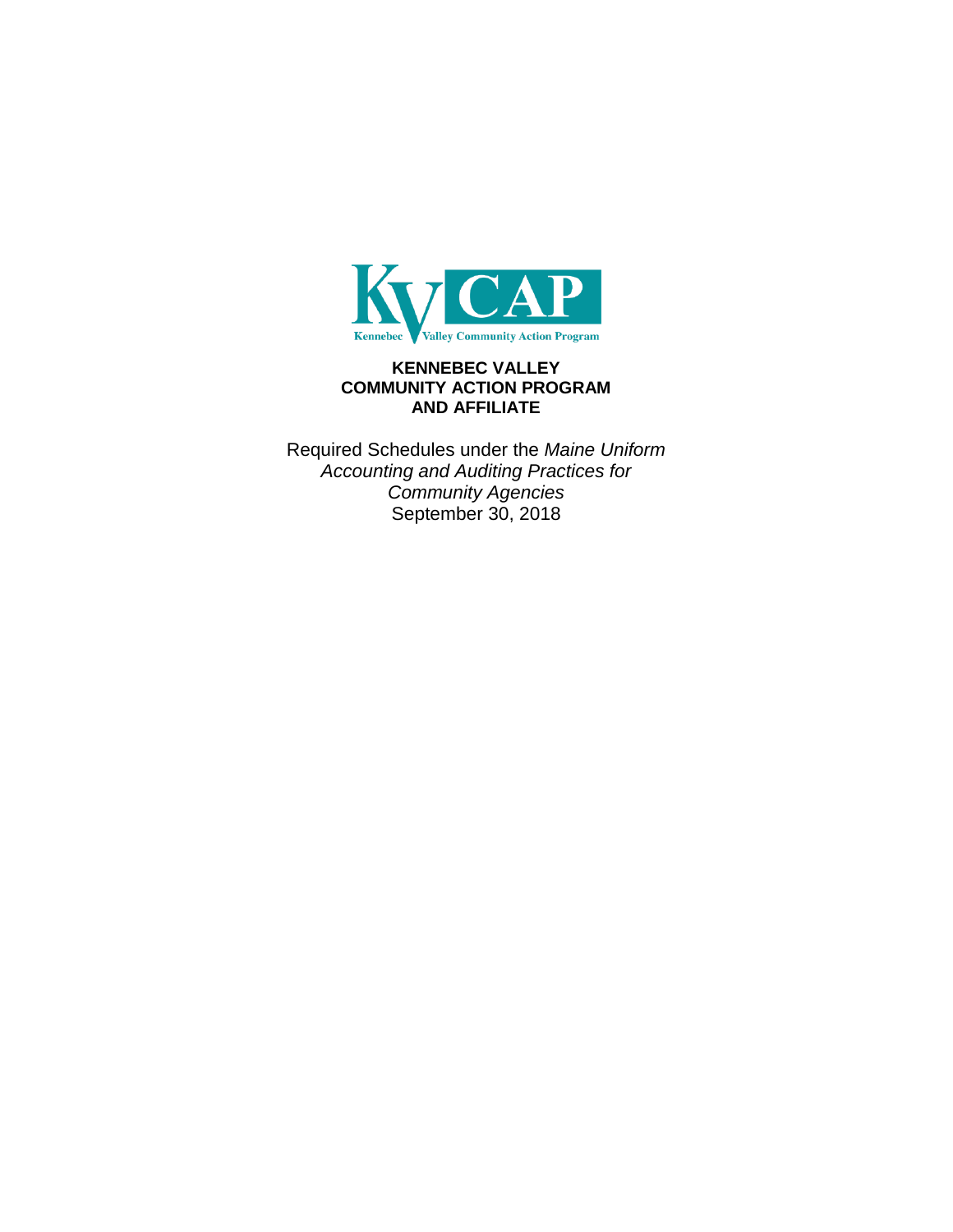# **KENNEBEC VALLEY COMMUNITY ACTION PROGRAM AND AFFILIATE**

# **TABLE OF CONTENTS**

| Independent Auditors' Report on Internal Control over Financial<br>Reporting and on Compliance and Other Matters Based on an                                                                                                                                                                 | <u>Page</u>    |
|----------------------------------------------------------------------------------------------------------------------------------------------------------------------------------------------------------------------------------------------------------------------------------------------|----------------|
| Audit of Consolidated financial statements Performed in accordance with<br><b>Government Auditing Standards</b>                                                                                                                                                                              | $1 - 2$        |
| Independent Auditors' Report on Compliance with Requirements<br>that could have a Direct and Material Effect on each Major<br>Department Agreement and on Internal Control over<br>Compliance in Accordance with the Maine Uniform<br><b>Accounting and Auditing Practices for Community</b> |                |
| Agencies                                                                                                                                                                                                                                                                                     | $3-5$          |
| Schedule of Expenditures of Department Agreements                                                                                                                                                                                                                                            | 6              |
| Notes to Schedule of Expenditures of Department Agreements                                                                                                                                                                                                                                   | $\overline{7}$ |
| Schedule of Findings and Questioned Costs:                                                                                                                                                                                                                                                   |                |
| Section I – Summary of Auditors' Results                                                                                                                                                                                                                                                     | 8              |
| Section II – Findings Required to be Reporting Under<br><b>Government Auditing Standards</b>                                                                                                                                                                                                 | 9              |
| Section III – Findings and Questioned Costs for Major Department<br>Agreements                                                                                                                                                                                                               | 9              |
| Section IV – Status of Prior Year Findings                                                                                                                                                                                                                                                   | 9              |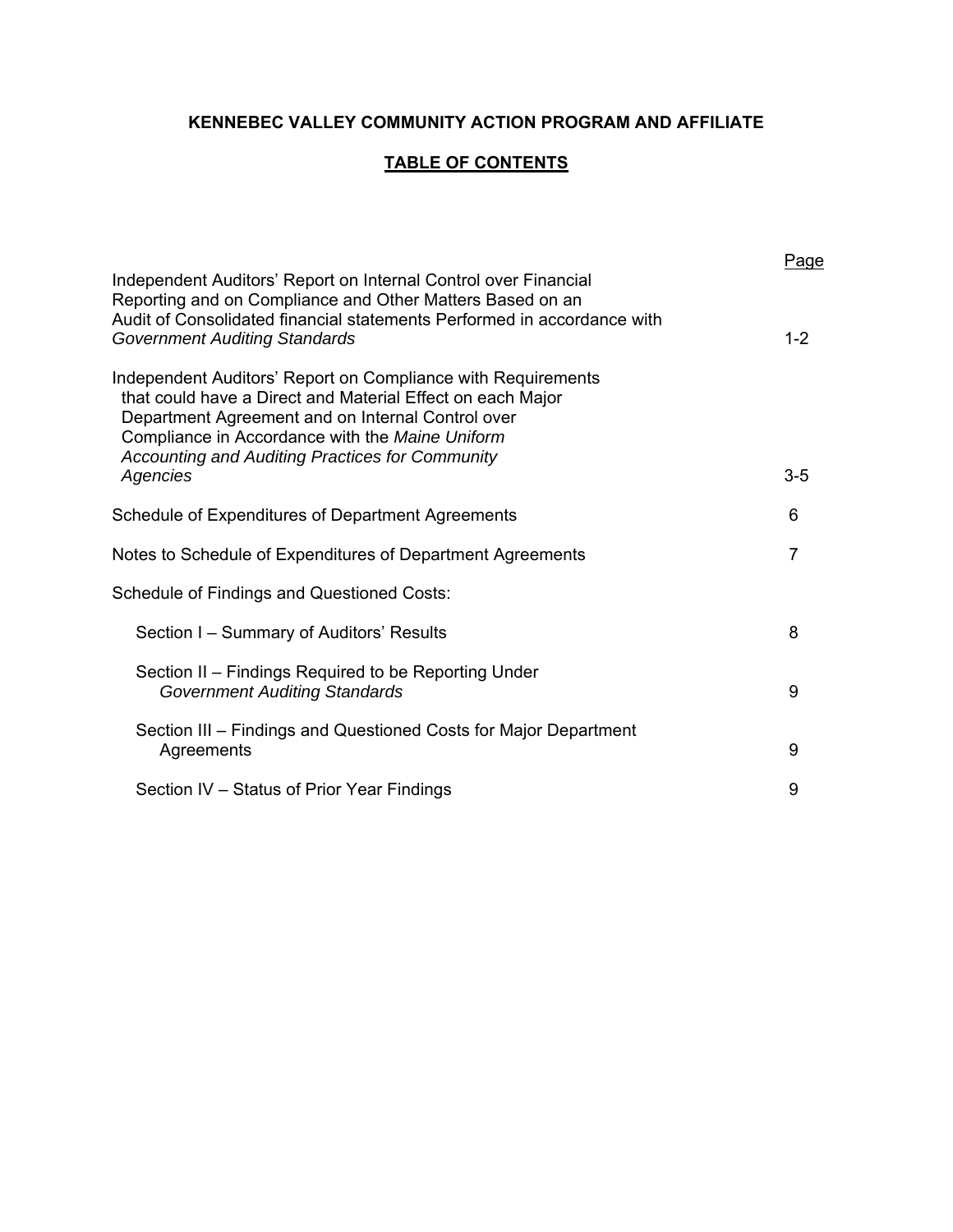

# **INDEPENDENT AUDITORS' REPORT ON INTERNAL CONTROL OVER FINANCIAL REPORTING AND ON COMPLIANCE AND OTHER MATTERS BASED ON AN AUDIT OF CONSOLIDATED FINANCIAL STATEMENTS PERFORMED IN ACCORDANCE WITH** *GOVERNMENT AUDITING STANDARDS*

To the Board of Directors of Kennebec Valley Community Action Program and Affiliate

We have audited, in accordance with the auditing standards generally accepted in the United States of America and the standards applicable to financial audits contained in *Government Auditing Standards* issued by the Comptroller General of the United States, the consolidated financial statements of Kennebec Valley Community Action Program and Affiliate (a nonprofit organization), which comprise the consolidated statement of financial position as of September 30, 2018, and the related consolidated statement of activities, functional expenses, and cash flows for the year then ended, and the related notes to the consolidated financial statements, and we have issued our report thereon dated June 28, 2019.

# **Internal Control Over Financial Reporting**

In planning and performing our audit of the consolidated financial statements, we considered Kennebec Valley Community Action Program and Affiliate's internal control over financial reporting (internal control) to determine the audit procedures that are appropriate in the circumstances for the purpose of expressing our opinion on the consolidated financial statements, but not for the purpose of expressing an opinion on the effectiveness of Kennebec Valley Community Action Program and Affiliate's internal control. Accordingly, we do not express an opinion on the effectiveness Kennebec Valley Community Action Program and Affiliate's internal control.

A *deficiency in internal control* exists when the design or operation of a control does not allow management or employees, in the normal course of performing their assigned functions, to prevent, or detect and correct, misstatements on a timely basis. A *material weakness* is a deficiency, or a combination of deficiencies, in internal control, such that there is a reasonable possibility that a material misstatement of the entity's consolidated financial statements will not be prevented, or detected and corrected on a timely basis. A *significant deficiency* is a deficiency, or a combination of deficiencies, in internal control that is less severe than a material weakness, yet important enough to merit attention by those charged with governance.

Our consideration of internal control was for the limited purpose described in the first paragraph of this section and was not designed to identify all deficiencies in internal control that might be material weaknesses or significant deficiencies. Given these limitations, during our audit we did not identify any deficiencies in internal control that we consider to be material weaknesses. However, material weaknesses may exist that have not been identified.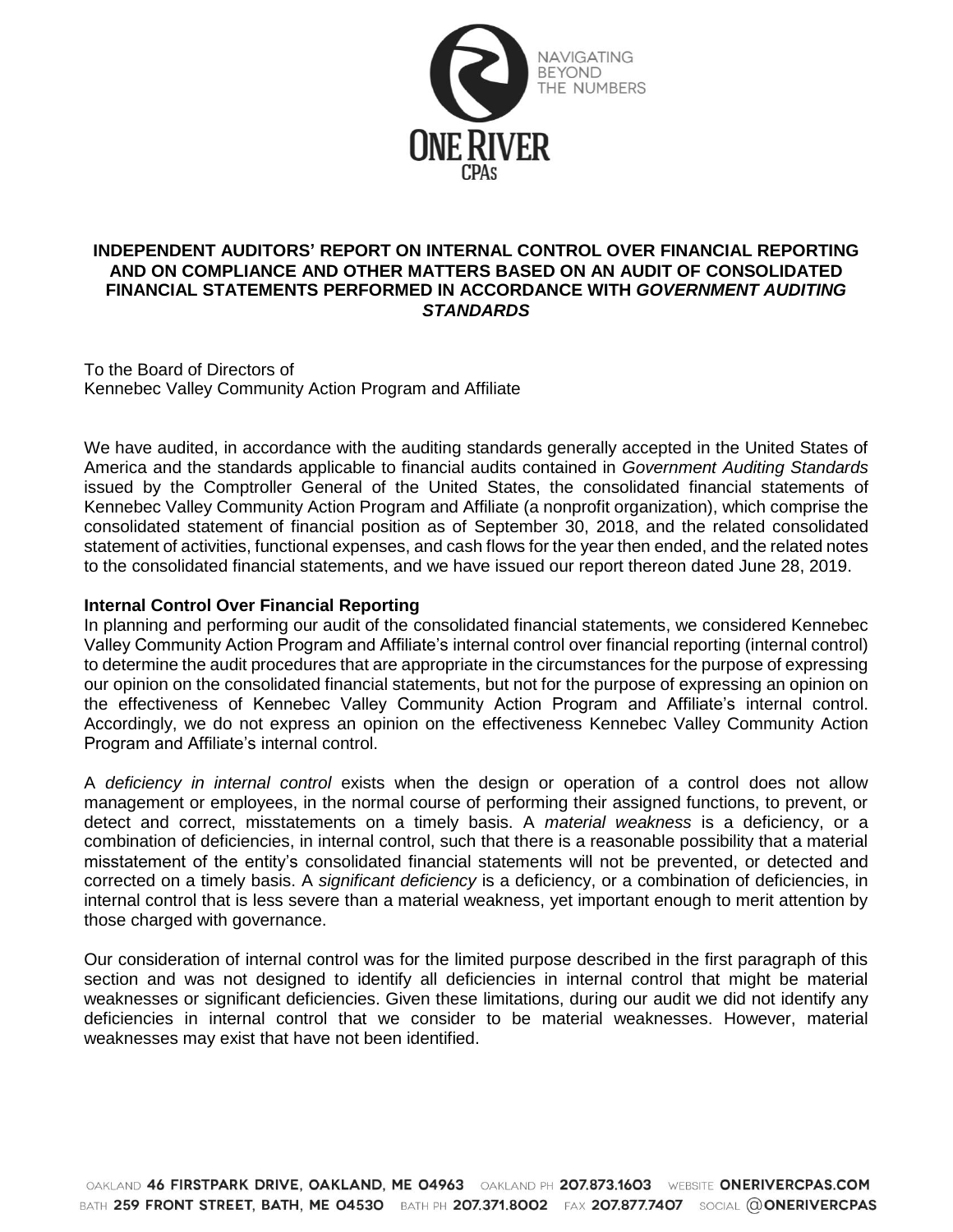#### **Compliance and Other Matters**

As part of obtaining reasonable assurance about whether Kennebec Valley Community Action Program and Affiliate's consolidated financial statements are free from material misstatement, we performed tests of its compliance with certain provisions of laws, regulations, contracts, and grant agreements, noncompliance with which could have a direct and material effect on the determination of financial statement amounts. However, providing an opinion on compliance with those provisions was not an objective of our audit, and accordingly, we do not express such an opinion. The results of our tests disclosed no instances of noncompliance or other matters that are required to be reported under *Government Auditing Standards.*

#### **Purpose of this Report**

The purpose of this report is solely to describe the scope of our testing of internal control and compliance and the results of that testing, and not to provide an opinion on the effectiveness of the organization's internal control or on compliance. This report is an integral part of an audit performed in accordance with *Government Auditing Standards* in considering the organization's internal control and compliance. Accordingly, this communication is not suitable for any other purpose.

*One River, CPAs*

June 28, 2019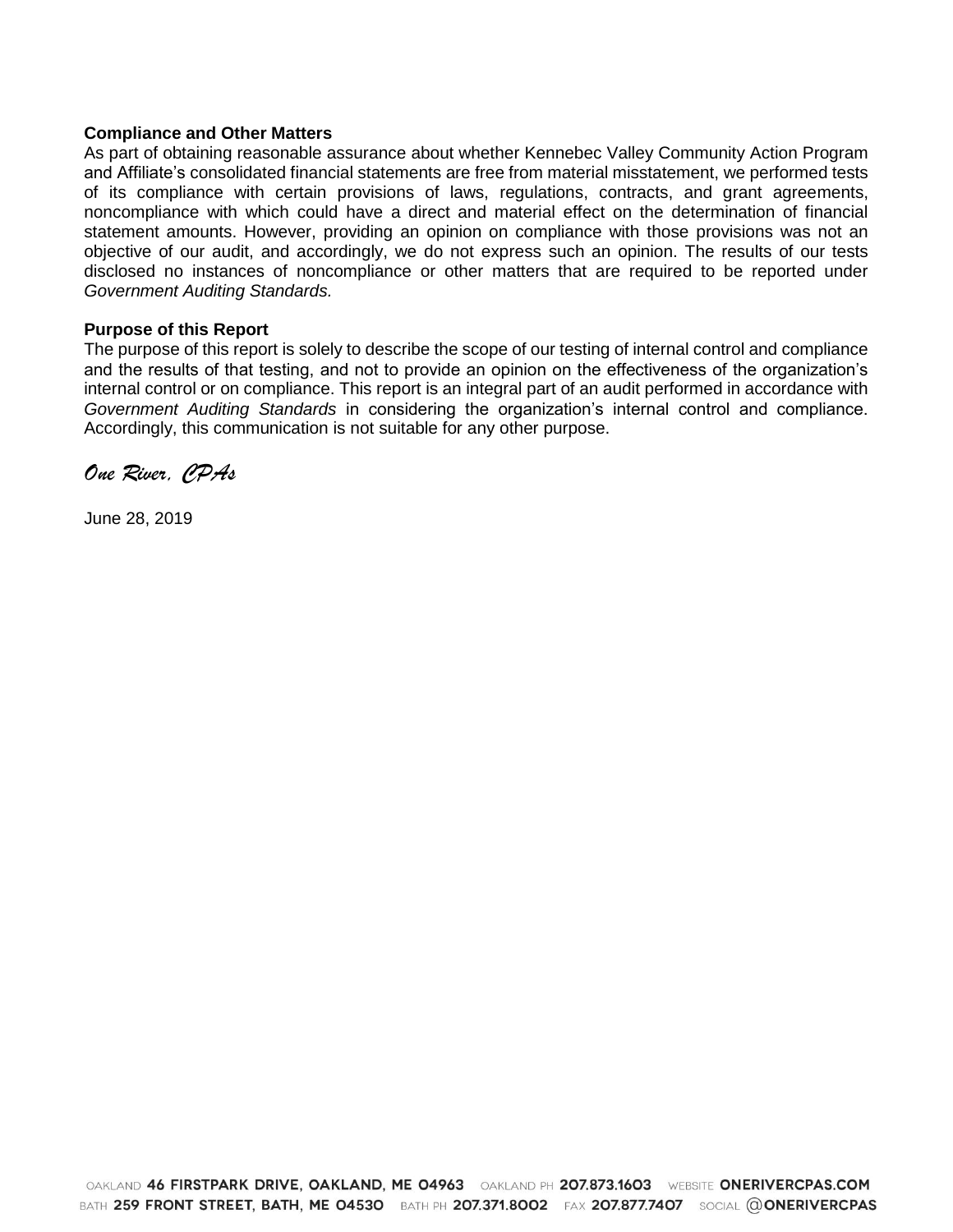

# **INDEPENDENT AUDITORS' REPORT ON COMPLIANCE FOR EACH MAJOR DEPARTMENT AGREEMENT AND ON INTERNAL CONTROL OVER COMPLIANCE REQUIRED BY THE** *MAINE UNIFORM ACCOUNTING AND AUDITING PRACTICES FOR COMMUNITY AGENCIES*

To the Board of Directors of Kennebec Valley Community Action Program and Affiliate

# **Report on Compliance for Each Major Department Agreement**

We have audited Kennebec Valley Community Action Program and Affiliate's (the Organization) compliance with the types of compliance requirements described in the *Maine Uniform Accounting and Auditing Practices for Community Agencies* (MAAP), and with the requirements identified in the Contract Compliance Riders that could have a direct and material effect on each of the Organization's major Department agreements for the year ended September 30, 2018. The Organization's major Department agreements are identified in the summary of auditors' results section of the accompanying schedule of findings and questioned costs.

#### *Management's Responsibility*

Management is responsible for compliance with the requirements of laws, regulations, contracts, and grants applicable to its state department agreements.

#### *Auditors' Responsibility*

Our responsibility is to express an opinion on compliance for each of the Organization's major Department agreements based on our audit of the types of compliance requirements referred to above. We conducted our audit of compliance in accordance with auditing standards generally accepted in the United States of America; the standards applicable to financial audits contained in *Government Auditing Standards*, issued by the Comptroller General of the United States; and the MAAP. Those standards and MAAP require that we plan and perform the audit to obtain reasonable assurance about whether noncompliance with the types of compliance requirements referred to above that could have a direct and material effect on a major Department agreement occurred. An audit includes examining, on a test basis, evidence about the Organization's compliance with those requirements and performing such other procedures as we considered necessary in the circumstances.

We believe that our audit provides a reasonable basis for our opinion on compliance for each major Department agreement. However, our audit does not provide a legal determination of the Organization's compliance.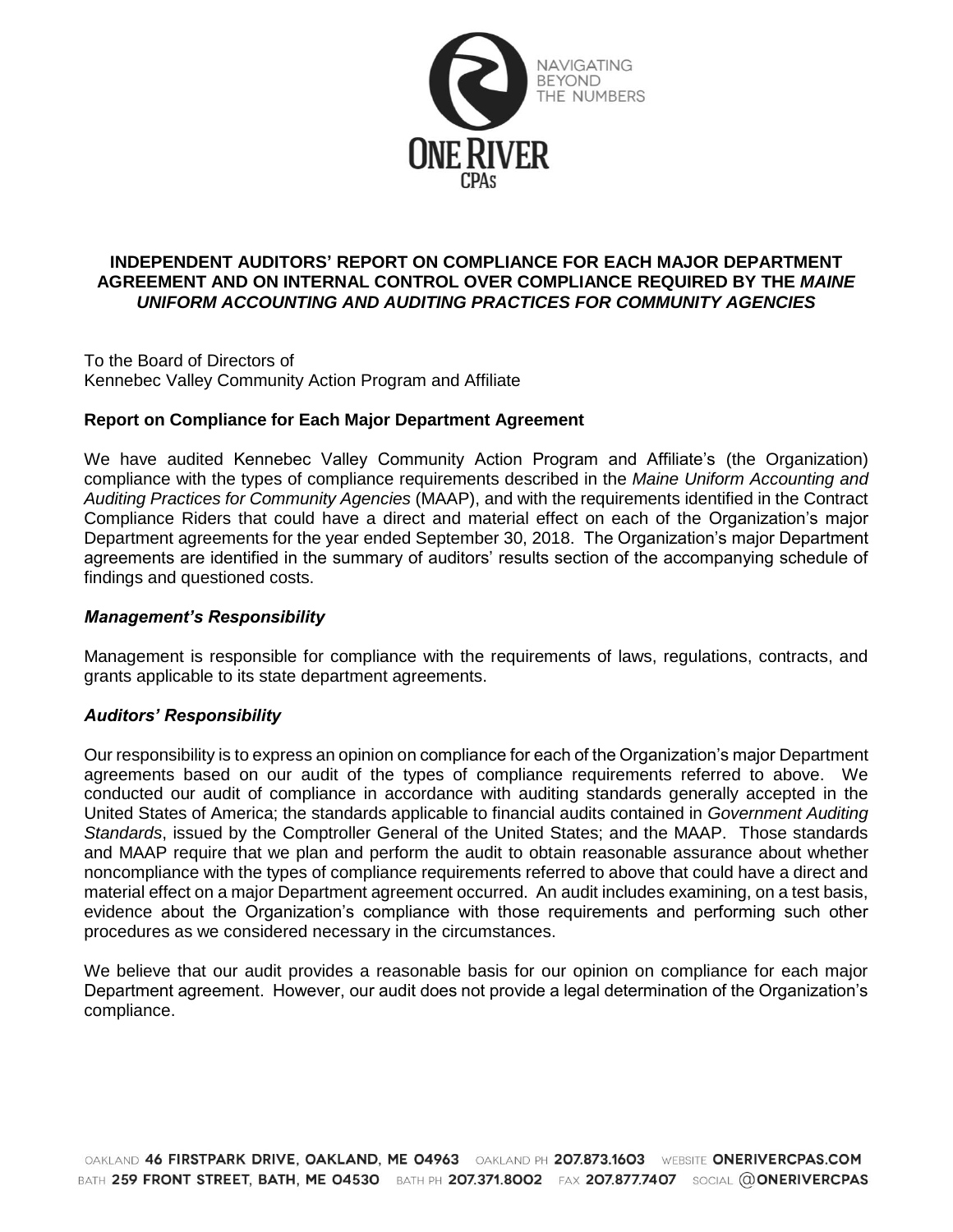# *Opinion on Each Major Department Agreement*

In our opinion, Kennebec Valley Community Action Program and Affiliate complied, in all material respects, with the types of compliance requirements referred to above that could have a direct and material effect on each of its major department agreements for the year ended September 30, 2018.

#### **Report on Internal Control Over Compliance**

Management of the Organization is responsible for establishing and maintaining effective internal control over compliance with types of compliance requirements referred to above. In planning and performing our audit, we considered the Organization's internal control over compliance with the types of requirements that could have a direct and material effect on a major Department agreement and to test and report on internal control over compliance in accordance with MAAP, but not for the purpose of expressing an opinion on the effectiveness of internal control over compliance. Accordingly, we do not express an opinion on the effectiveness of the Organization's internal control over compliance.

A *deficiency in internal control over compliance* exists when the design or operation of a control over compliance does not allow management or employees, in the normal course of performing their assigned functions, to prevent, or detect and correct, noncompliance with a type of compliance requirement of a Department agreement on a timely basis. A *material weakness in internal control over compliance* is a deficiency, or combination of deficiencies, in internal control over compliance, such that there is a reasonable possibility that material noncompliance with a type of compliance requirement of a Department agreement will not be prevented, or detected and corrected, on a timely basis. A *significant deficiency in internal control over compliance* is a deficiency, or a combination of deficiencies, in internal control over compliance with a type of compliance requirement of a Department agreement that is less severe than a material weakness in internal control over compliance, yet important enough to merit attention by those charged with governance.

Our consideration of internal control over compliance was for the limited purpose described in the first paragraph of this section and was not designed to identify all deficiencies in internal control over compliance that might be deficiencies, significant deficiencies or material weaknesses. We did not identify any deficiencies in internal control over compliance that we consider to be material weaknesses. However, material weaknesses may exist that have not been identified.

# **Report on Schedule of Expenditures of Department Agreements Required by** *Maine Uniform Accounting and Auditing Practices for Community Agencies*

We have audited the consolidated financial statements of Kennebec Valley Community Action Program and Affiliate as of and for the year ended September 30, 2018, and we have issued our report thereon dated June 28, 2019, which contained an unmodified opinion on those consolidated financial statements. Our audit was conducted for the purpose of forming an opinion on the consolidated financial statements as a whole. The accompanying schedule of expenditures of department agreements is presented for purposes of additional analysis as required by *Maine Uniform Accounting and Auditing Practices for Community Agencies* and is not a required part of the consolidated financial statements. Such information is the responsibility of management and was derived from and relates directly to the underlying accounting and other records used to prepare the consolidated financial statements. The information has been subjected to the auditing procedures applied in the audit of the consolidated financial statements and certain additional procedures, including comparing and reconciling such information directly to the underlying accounting and other records used to prepare the consolidated financial statements or to the consolidated financial statements themselves, and other additional procedures in accordance with auditing standards generally accepted in the United States of America. In our opinion, the schedule of expenditures of department agreements is fairly stated in all material respects in relation to the consolidated financial statements as a whole.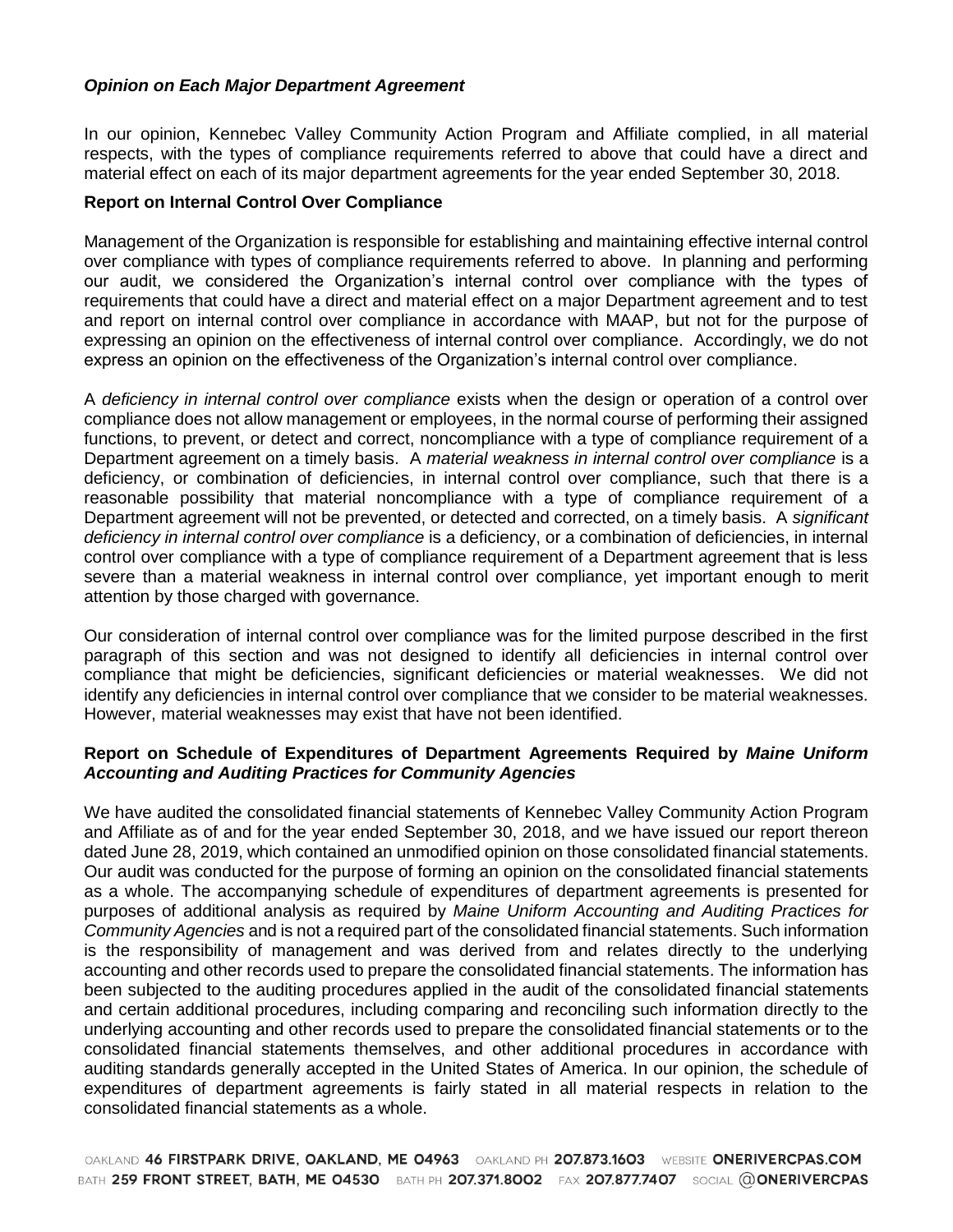The purpose of this report on internal control over compliance is solely to describe the scope of our testing of internal control over compliance and the results of that testing based on the requirements of MAAP. Accordingly, this report is not suitable for any other purpose.

*One River, CPAs*

June 28, 2019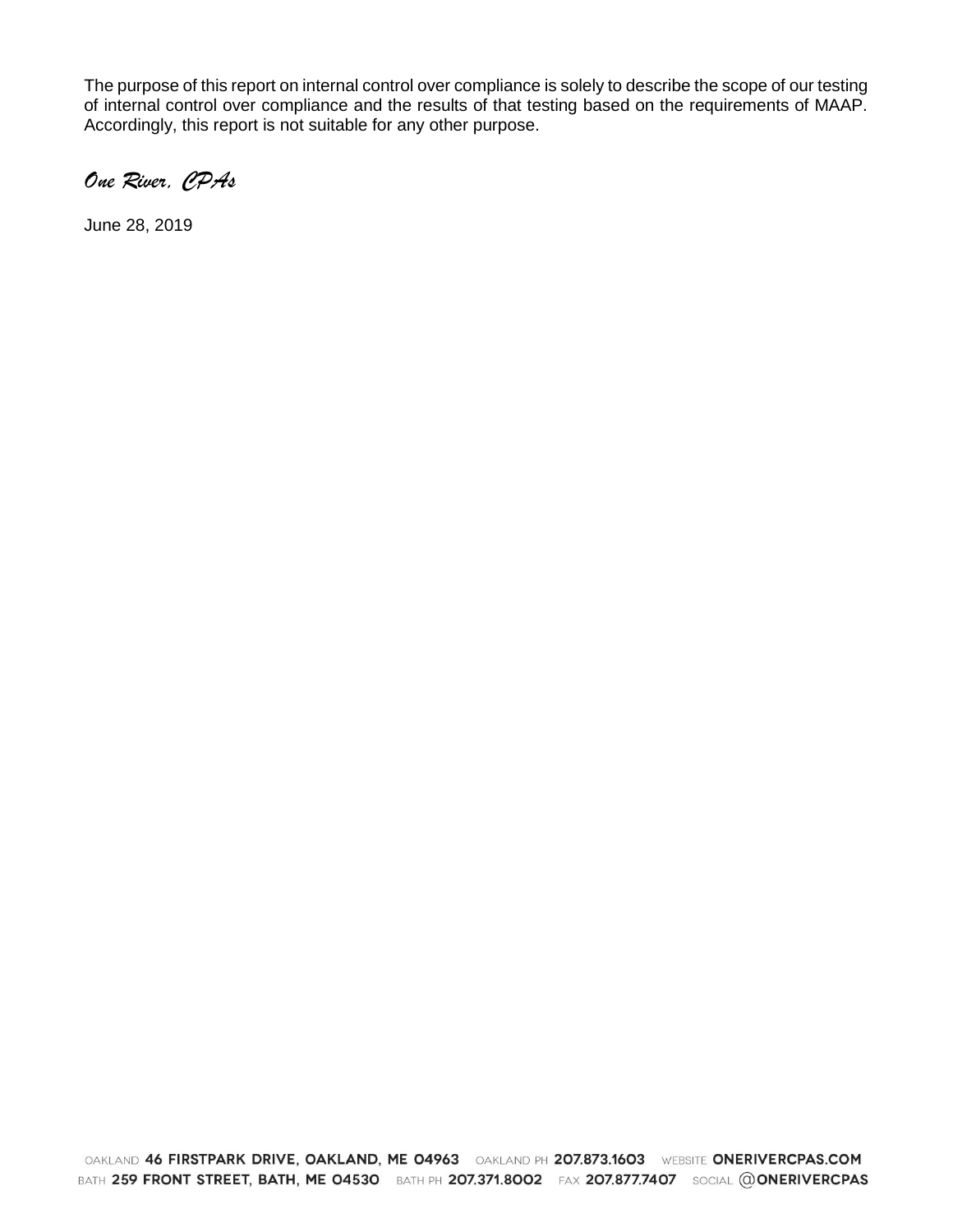# **Kennebec Valley Community Action Program Schedule of Expenditures of Department Agreements Year Ended September 30, 2018**

|                              |                                                           |           |                       | car chaca scotchiber so, cort                |                  |                 |                 | Total           | <b>DOT Only</b>    | <b>DOT Only Total</b>  |
|------------------------------|-----------------------------------------------------------|-----------|-----------------------|----------------------------------------------|------------------|-----------------|-----------------|-----------------|--------------------|------------------------|
|                              |                                                           |           |                       |                                              |                  |                 |                 |                 |                    |                        |
| Department/                  | <b>Agreement</b>                                          | Agreement | Agreement             | Agreement                                    | <b>Agreement</b> | Federal         | State           | Department      | <b>Local Share</b> | <b>Agreement/Match</b> |
| <b>Office</b>                | <b>Number</b>                                             | Amount    | Period                | <b>Service</b>                               | <b>Status</b>    | <b>Expenses</b> | <b>Expenses</b> | <b>Expenses</b> | <b>Expenses</b>    | <b>Expenses</b>        |
| Maine DHHS:                  |                                                           |           |                       |                                              |                  |                 |                 |                 |                    |                        |
| DHHS-CFS                     | CFS-19-4014A                                              | 1,344,316 | 07/01/18 - 06/30/20   |                                              |                  | 38,522          | 23,165          | 61,687          |                    |                        |
|                              |                                                           |           |                       | KV Van Transportation - Low Income/Child W   | Interim<br>- \$  |                 |                 | 60.744          |                    |                        |
| DHHS-CFS                     | CFS-19-4004C                                              | 78,801    | 07/01/18 - 09/30/18   | KV Van Transportation - Child Welfare        | Final            |                 | 60.744          |                 |                    |                        |
| DHHS-CFS                     | CFS-18-4004C                                              | 191,559   | 07/01/17 - 06/30/18   | KV Van Transportation - Low Income           | Final            | 130,616         |                 | 130,616         |                    |                        |
| DHHS-CFS                     | CFS-18-4004C                                              | 413,839   | $07/01/17 - 06/30/18$ | KV Van Transportation - Child Welfare        | Final            | $\sim$          | 274,106         | 274,106         |                    |                        |
| DHHS-CFS                     | CFS-19-1406                                               | 245,464   | 07/01/18 - 06/30/19   | <b>State Head Start</b>                      | Interim          | 8,712           | 55,634          | 64,346          |                    |                        |
| DHHS-CFS                     | CFS-17-1406A                                              | 482,885   | $07/01/16 - 06/30/18$ | <b>State Head Start</b>                      | Final            | 52,273          | 142,475         | 194,748         |                    |                        |
| DHHS-CFS                     | CFS-18-7004B                                              | 98,319    | $10/01/17 - 09/30/18$ | CSBG - South End Teen Center                 | Final            | 97,819          |                 | 97,819          |                    |                        |
| DHHS-CFS                     | CFS-18-7004B                                              | 16,243    | 10/01/17 - 09/30/18   | <b>CSBG</b> - Families in Transition         | Final            | 16,243          |                 | 16,243          | ۰                  |                        |
| DHHS-CFS                     | CFS-18-7004B                                              | 84,788    | $10/01/17 - 09/30/18$ | CSBG - Family School Based/Community Ed      | Final            | 77,523          |                 | 77,523          |                    |                        |
| DHHS-CFS                     | CFS-18-7004B                                              | 26,959    | $10/01/17 - 09/30/18$ | CSBG - Community Initiatives/H&P             | Final            | 26,959          |                 | 26,959          |                    |                        |
| DHHS-CFS                     | CFS-18-7004B                                              | 44,920    | $10/01/17 - 09/30/18$ | CSBG - Community Assessment/Training         | Final            | 44,920          |                 | 44,920          |                    |                        |
| DHHS-CFS                     | CFS-18-7004B                                              | 131,241   | 10/01/17 - 09/30/18   | CSBG - Poverty Initiative                    | Final            | 131,741         |                 | 131,741         |                    |                        |
| DHHS-CFS                     | FP-18-448                                                 |           | $10/01/17 - 09/30/18$ | Child & Adult Care Food Program              | Final            | 168,131         |                 | 168,131         |                    |                        |
| DHHS-CFS                     | COM-17-114                                                | 149,250   | 04/01/17 - 03/31/19   | Youth Outreach                               | Interim          | 53,517          |                 | 53,517          |                    |                        |
| DHHS-CFS                     | COM-18-4429                                               |           | 11/01/17 - 06/30/18   | Youth Outreach                               | Final            | 4,925           |                 | 4,925           | ۰                  |                        |
| DHHS-CFS                     | COM-19-4429                                               | 7.705     | 07/01/18 - 06/30/19   | Youth Outreach                               | Interim          | 200             |                 | 200             |                    |                        |
| DHHS-ADS                     | ADS-19-5872                                               |           | 07/01/18 - 06/30/19   | KV Van Transportation Disability Services    | Interim          |                 | 315             | 315             |                    |                        |
| DHHS-ADS                     | ADS-18-5872                                               |           | $07/01/17 - 06/30/18$ | KV Van Transportation Disability Services    | Final            | ٠               | 1.750           | 1.750           | ٠                  | $\sim$                 |
| Subtotal Maine DHHS          |                                                           |           |                       |                                              |                  | 852,101         | 558.189         | 1,410,290       | $\sim$             | $\sim$                 |
|                              |                                                           |           |                       |                                              |                  |                 |                 |                 |                    |                        |
| Maine DHHS Indirect:         |                                                           |           |                       |                                              |                  |                 |                 |                 |                    |                        |
| Maine Children's Trust       | MCT-19-1600                                               | 153,000   | 07/01/18 - 06/30/19   | CAN - Kennebec County                        | Interim          | ٠               | 35,276          | 35,276          |                    |                        |
| Maine Children's Trust       | MCT-19-1600                                               | 153,000   | 07/01/18 - 06/30/19   | CAN - Somerset County                        | Interim          | $\sim$          | 36,220          | 36,220          |                    |                        |
| Maine Children's Trust       |                                                           | 174,000   | $07/01/17 - 06/30/18$ | CAN - Kennebec County                        | Final            | 35,122          | 70,376          | 105,498         |                    |                        |
| Maine Children's Trust       |                                                           | 174,000   | 07/01/17 - 06/30/18   | CAN - Somerset County                        | Final            | 38,002          | 84,130          | 122,132         |                    |                        |
| Maine Children's Trust       | MCT-17-113                                                | 1,078,695 | 10/01/17 - 09/30/18   | Home Visiting                                | Final            | 827,736         | 122,956         | 950.692         |                    | $\sim$                 |
| Subtotal Maine DHHS Indirect |                                                           |           |                       |                                              |                  | 900,860         | 348,958         | 1,249,818       | $\sim$             | $\sim$                 |
|                              |                                                           |           |                       |                                              |                  |                 |                 |                 |                    |                        |
|                              |                                                           |           |                       |                                              |                  |                 |                 |                 |                    |                        |
|                              |                                                           |           |                       |                                              |                  |                 |                 |                 |                    |                        |
|                              |                                                           |           |                       |                                              |                  |                 |                 |                 |                    |                        |
| Maine DOT:                   |                                                           |           |                       |                                              |                  |                 |                 |                 |                    |                        |
| MaineDOT                     | CSN 37367; PIN 019526.00, 019352.00, 020779.00, 020777.03 | 279,616   | 04/27/17 - 04/30/24   | Enhanced Mobility of Seniors and Individuals | Final            | 226,114         | 27,962          | 254,076         | 19,761             | 273,837                |
|                              |                                                           |           |                       | with Disabilities                            |                  |                 |                 |                 |                    |                        |
| MaineDOT                     | CSN 39506; PIN 020787.57; 020789.50                       | 525,770   | 07/01/18 - 06/30/19   | Admin/Operating                              | Interim          | 133,284         | 26,303          | 159,587         | 61,817             | 221,404                |
| MaineDOT                     | CSN 39090: PIN 020789.00, 020773.00                       | 6,566     | 07/01/17 - 06/30/18   | Admin/Operating/Capital                      | Final            | 6,566           |                 | 6,566           | 2.561              | 9,127                  |
| MaineDOT                     | CSN 38050: PIN 020787.44, 020789.10, 020773.02, 020773.03 | 616,520   | $07/01/17 - 06/30/18$ | Admin/Operating/Capital                      | Final            | 374,011         | 62.041          | 436,052         | 252,132            | 688,184                |
| Subtotal Maine DOT           |                                                           |           |                       |                                              |                  | 739,975         | 116,306         | 856,281         | 336.271            | 1.192.552              |

| 119111CDVT         | CON 30030, PIN 020767. <del>44</del> , 020769.10, 020773.02, 020773.03 | <b>010,JZU</b> | orrorritr - vorso numiny operating/capital | ,, ,, , , , | <b>UZ,UTI</b> | בט,טנד    | ے دی ہے دے | <b>000,107</b>                                                               |
|--------------------|------------------------------------------------------------------------|----------------|--------------------------------------------|-------------|---------------|-----------|------------|------------------------------------------------------------------------------|
| Subtotal Maine DOT |                                                                        |                |                                            | 739,975     | 116,306       | 856.28    | 336,271    | 1,192,552                                                                    |
|                    |                                                                        |                |                                            |             |               |           |            |                                                                              |
| Total              |                                                                        |                |                                            | 2,492,936   | 1.023.453     | 3,516,389 | 336,271    | 1,192,552                                                                    |
|                    |                                                                        |                |                                            |             |               |           |            | See accompanying notes to schedule of expenditures of department agreements. |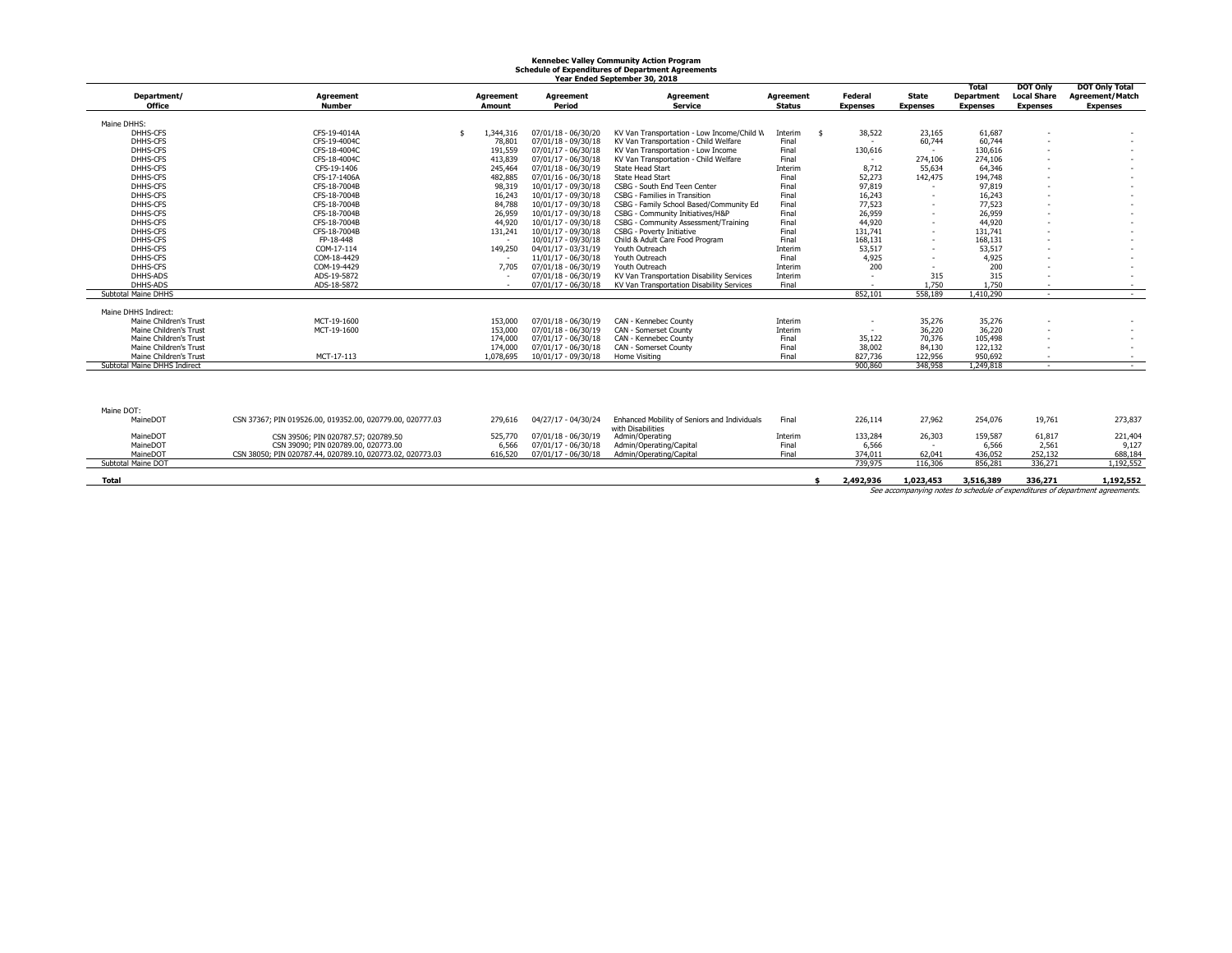# **KENNEBEC VALLEY COMMUNITY ACTION PROGRAM AND AFFILIATE NOTES TO SCHEDULE OF EXPENDITURES OF DEPARTMENT AGREEMENTS Year Ended September 30, 2018**

# **NOTE 1 - MAJOR AGREEMENTS**

The Organization expended \$3,516,389 in Department agreements. Of these total expenditures, 55% were tested as major agreements. Major agreements are identified in the summary of auditors' results section of the schedule of findings and questioned costs.

#### **NOTE 2 - UNIFORM GUIDANCE AUDIT**

The Organization was required to have an audit in accordance with the Uniform Guidance for the year ended September 30, 2018. The report issued on compliance was unmodified and did not disclose any instances of noncompliance, material weaknesses, or significant deficiencies. The separate report was dated June 28, 2019.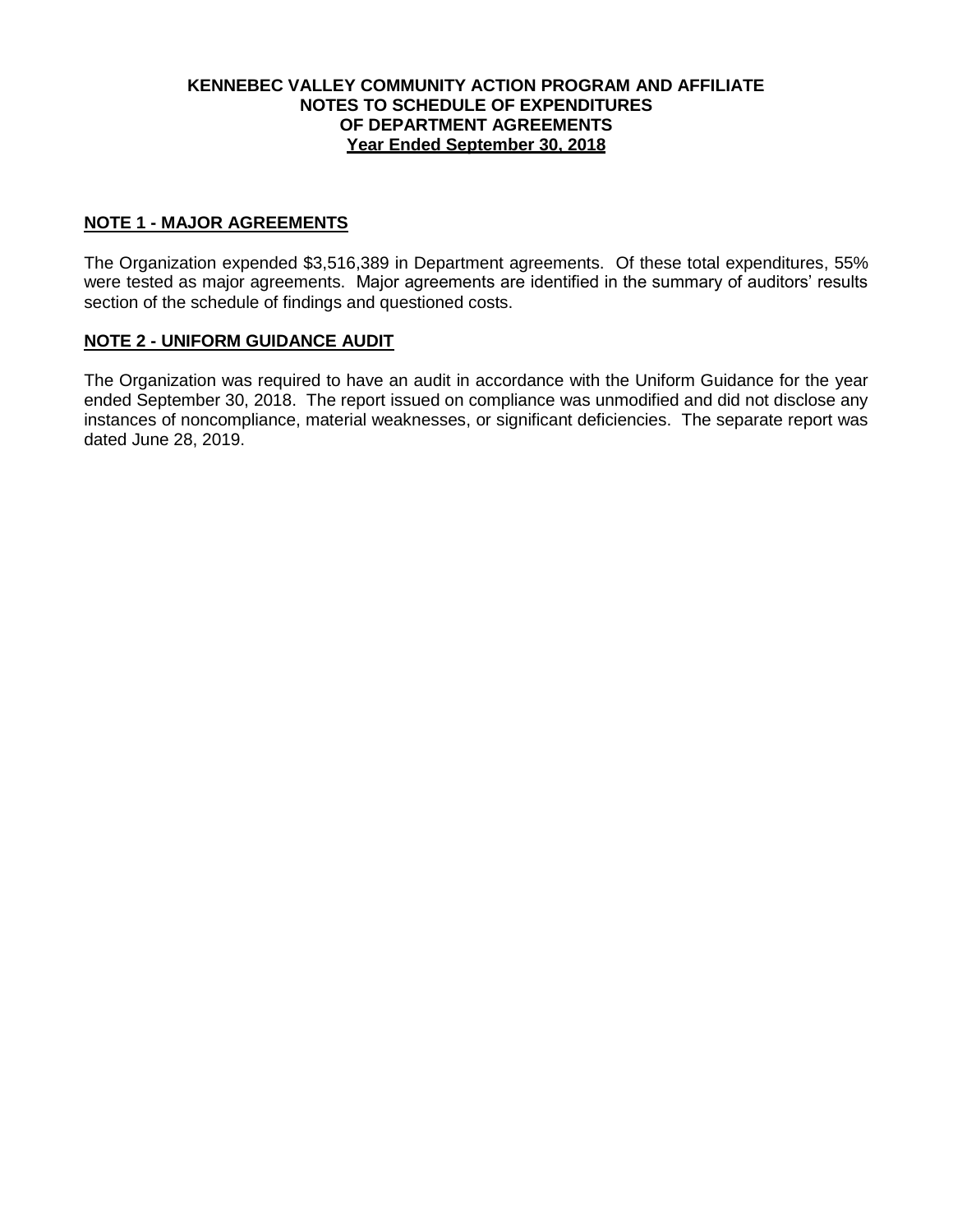# **KENNEBEC VALLEY COMMUNITY ACTION PROGRAM AND AFFILIATE SCHEDULE OF FINDINGS AND QUESTIONED COSTS Year Ended September 30, 2018**

# **Section I – Summary of Auditors' Results**

| <b>Consolidated financial statements</b>                                                                                                                          |                                                                                     |  |  |  |  |
|-------------------------------------------------------------------------------------------------------------------------------------------------------------------|-------------------------------------------------------------------------------------|--|--|--|--|
| Type of auditors' report issued:                                                                                                                                  |                                                                                     |  |  |  |  |
| Internal control over financial reporting:<br>Material weaknesses identified?<br>Significant deficiencies identified not considered<br>to be material weaknesses? |                                                                                     |  |  |  |  |
| Noncompliance material to consolidated financial statements noted?                                                                                                |                                                                                     |  |  |  |  |
| <b>State Agreements</b>                                                                                                                                           |                                                                                     |  |  |  |  |
| Internal Control over programs tested:<br>Material weaknesses identified?<br>Significant deficiencies identified not considered<br>to be material weaknesses?     |                                                                                     |  |  |  |  |
| Type of auditor's report issued on compliance for<br>programs tested                                                                                              |                                                                                     |  |  |  |  |
| Any audit findings disclosed that are required to be<br>reported in accordance with MAAP regulations?                                                             |                                                                                     |  |  |  |  |
| Identification of program tested and service:                                                                                                                     |                                                                                     |  |  |  |  |
| CFS-18-4004C<br>CFS-18-7004B<br>FP-18-448<br>MCT-17-113                                                                                                           | <b>KV Van Transportation</b><br><b>CSBG</b><br><b>CACFP</b><br><b>Home Visiting</b> |  |  |  |  |